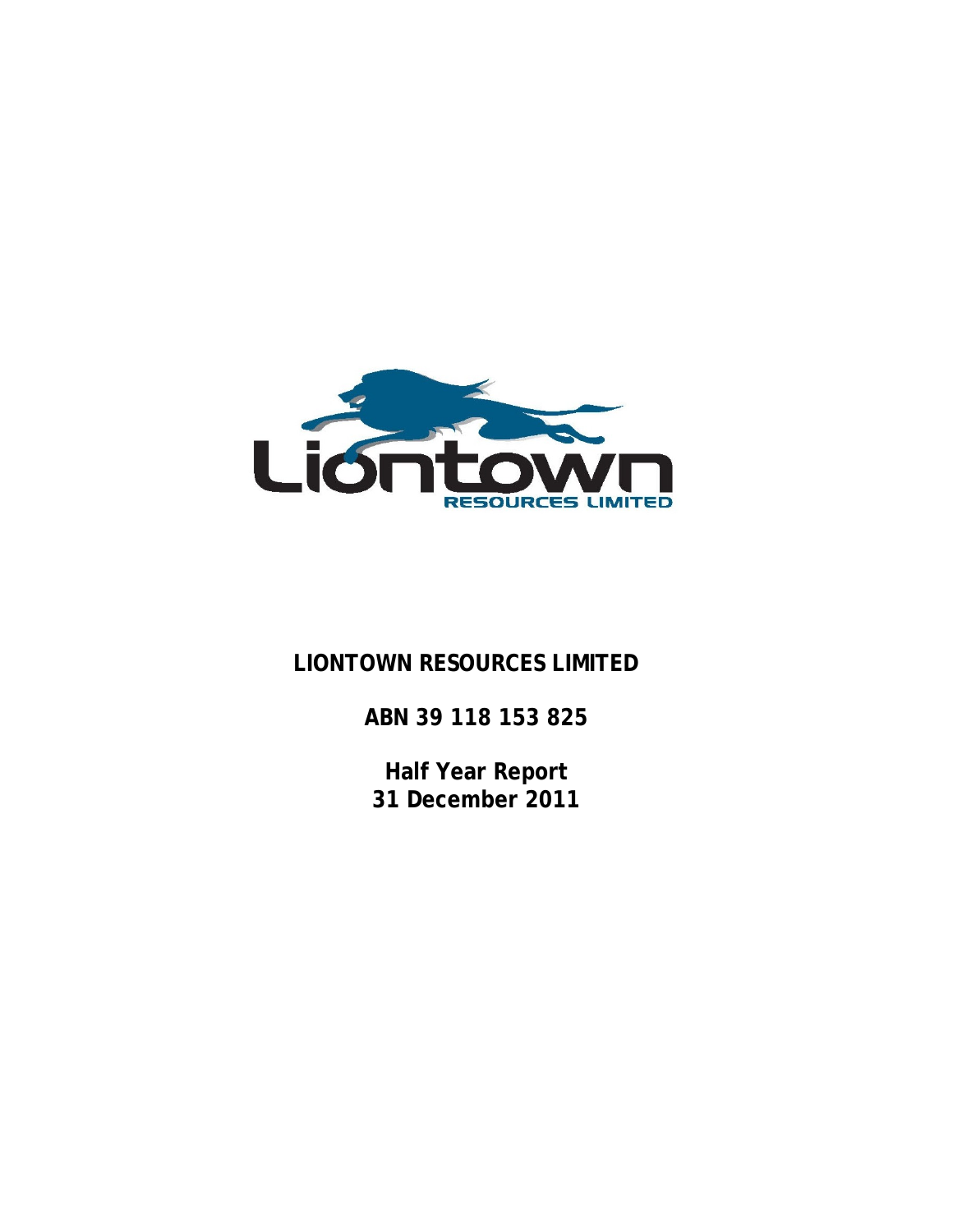# **Contents Page**

| Directors' Report                           | 3               |
|---------------------------------------------|-----------------|
| Auditor's Independence Declaration          | 5               |
| Condensed Statement of Comprehensive Income | 6               |
| Condensed Statement of Financial Position   | 7               |
| Condensed Statement of Changes in Equity    | 8               |
| Condensed Statement of Cash Flows           | 9               |
| Notes to the Financial Statements           | 10 <sup>°</sup> |
| Directors' Declaration                      | 15              |
| Independent Auditor's Review Report         | 16              |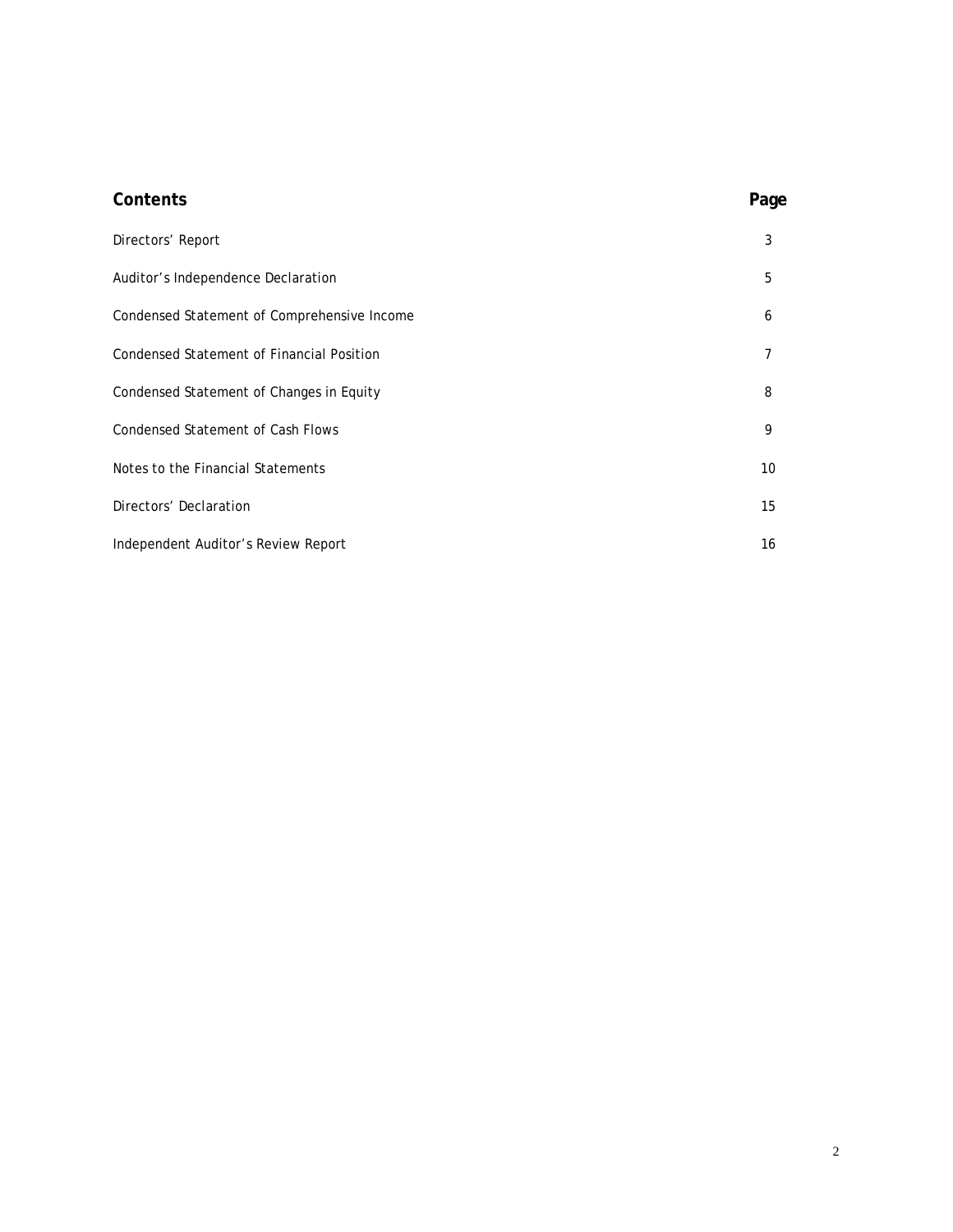# Liontown Resources Limited **Directors' Report**

### **For the half year ended 31 December 2011**

#### **DIRECTORS' REPORT**

Your directors submit the financial report for Liontown Resources Limited ("Liontown" or "the Group") for the half year ended 31 December 2011. In compliance with the provisions of the Corporations Act 2001, the directors report as follows:

#### **Directors**

The names of directors who held office during or since the end of the half year and until the date of this report are as below. Directors were in office for this entire period unless otherwise stated.

| Timothy R B Goyder | Chairman                                         |
|--------------------|--------------------------------------------------|
| David R Richards   | <b>Managing Director</b>                         |
| Douglas A Jones    | Non-executive Director                           |
| Vince P Gauci      | Non-executive Director (resigned 3 October 2011) |
| Anthony W Kiernan  | Non-executive Director                           |
| Craig R Williams   | Non-executive Director                           |

#### **REVIEW OF OPERATIONS**

#### **1. Jubilee Reef Joint Venture Project (Northern Tanzania) (Liontown earning up to 75%)**

During the period, Liontown undertook an initial drill program to test beneath and along strike of historical shallow gold intersections at the Masabi Hill and Shangaza/Panapendesa prospects at the Jubilee Reef Project in Northern Tanzania. Broad intersections of strong gold mineralisation were recorded at both Masabi Hill and Shangaza/Panapendesa.

The gold mineralisation at Masabi Hill is associated with a strongly altered granitic intrusion that is largely obscured by shallow transported soil cover. The Reverse Circulation ("RC") and RAB/Aircore drilling has indicated at least two gold trends (central and contact) with potential to host wide zones of ore grade mineralisation.

As a result of mechanical problems and the early onset of the wet season, the drill program could not be completed prior to the end of the year. A multi-purpose drill rig has been secured for 2012 and the planned drilling will be completed as soon as weather conditions permit (expected early in Q2).

#### **2. Mega Joint Venture Project (Liontown earning up to 75%)**

During the period, Liontown has entered into a joint venture agreement with Tanzoz Minerals Ltd whereby Liontown can earn a 75% equity within three years of the date of the agreement by paying Tanzoz \$50,000 per annum and spending a minimum of \$50,000 per annum on in-ground exploration. The project consists of a 9.3 $km^2$  prospecting licence located immediately southwest of the Jubilee Reef Project.

#### **3. African Barrick Iron Ore Joint Venture Project (Liontown earning 70%)**

Liontown has entered into a joint venture to explore for iron ore in the Lake Victoria Goldfield of northern Tanzania. Liontown has secured the opportunity to earn up to 70% equity in the iron rights from African Barrick which is the largest gold miner in Tanzania. Following an initial six month assessment stage, Liontown can earn up to 70% by spending \$20 million.

The iron joint venture covers ~530km<sup>2</sup> abutting Liontown's Jubilee Reef Project which has been assessed as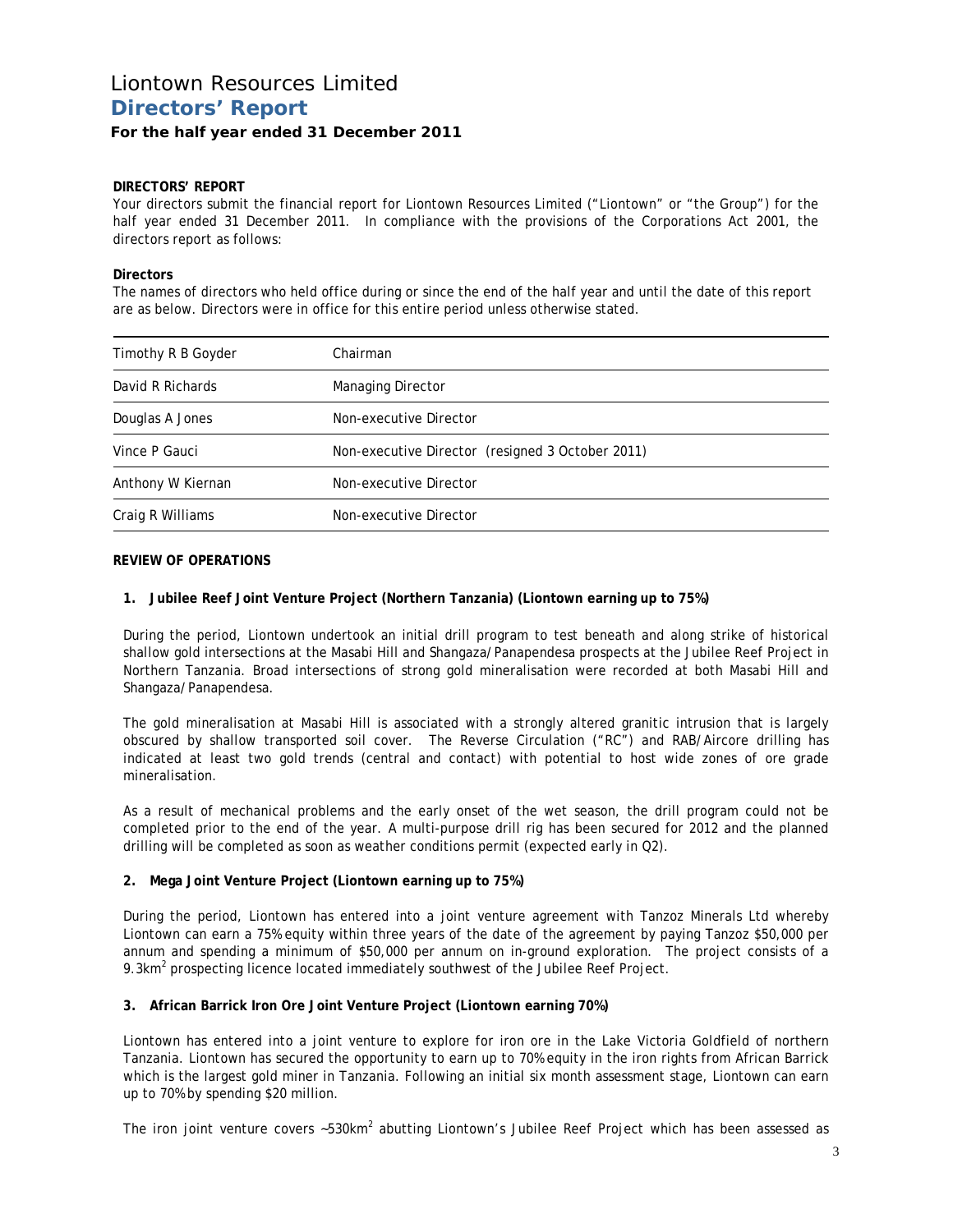# Liontown Resources Limited **Directors' Report**

### **For the half year ended 31 December 2011**

being prospective for iron ore. The Lake Victoria Goldfield is a similar geological terrain to the Mid-West region of Western Australia where a number of large iron ore resources have been discovered. The project area includes significant banded iron formation stratigraphy that has not been previously assessed for iron mineralisation.

#### **4. Mount Windsor Joint Venture Project (Liontown 100%, Ramelius earning 60%)**

During the period, joint venture partner Ramelius undertook RC and diamond core drilling at four prospects within the Mt Windsor JV targeting geochemical and/or geophysical anomalies. Although the drilling did not identify any ore grade intersections, several drill holes reported elevated gold values as well as highly anomalous silver and associated pathfinder elements.

Ramelius has confirmed that it will continue to fund and manage exploration at Mt Windsor in 2012. Exploration expenditure since commencement of the JV in April 2010 is approximately \$3,500,000.

#### **CORPORATE**

In November 2011, Liontown completed a one for four entitlements issue by issuing 52,768,600 shares at \$0.03 per share to raise approximately \$1.6 million before issue costs.

#### **EVENTS SUBSEQUENT TO REPORTING DATE**

Subsequent to reporting date, the Company has firm commitments to place 30,000,000 shares at \$0.038 per share to raise approximately \$1.14 million before issue costs.

#### **AUDITOR'S INDEPENDENCE DECLARATION**

Section 307C of the Corporations Act 2001 requires our auditors, HLB Mann Judd, to provide the directors of the company with an Independence Declaration in relation to the review of the half-year financial report. This Independence Declaration is set out on page 5 and forms part of this directors' report for the half-year ended 31 December 2011.

This report is signed in accordance with a resolution of the Board of Directors made pursuant to s.306(3) of the Corporations Act 2001.

David Adverd

David Richards Managing Director

Dated at Perth this 14<sup>th</sup> day of March 2012.

The information in this report that relates to Exploration Results is based on information compiled by Mr David Richards, a full time employee of Liontown Resources Limited, who is a Member of the Australian Institute of Geoscientists. Mr Richards has sufficient experience in the field of activity being reported to qualify as a Competent Person as defined in the 2004 edition of the Australasian Code for Reporting of Exploration Results, Minerals Resources and Ore Reserves, and consents to the release of information in the form and context in which it appears here.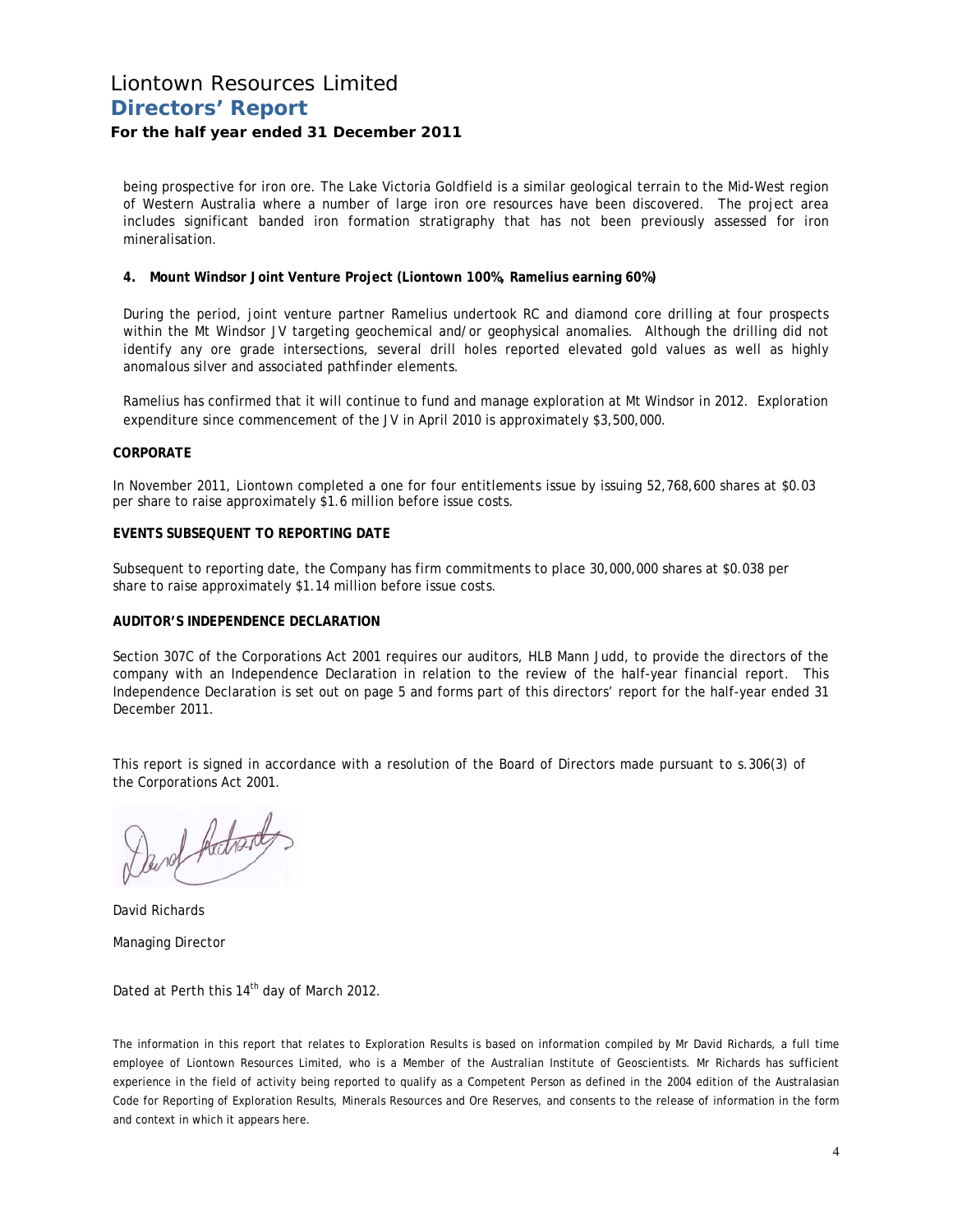

### **AUDITOR'S INDEPENDENCE DECLARATION**

As lead auditor for the review of the financial report of Liontown Resources Limited for the half-year ended 31 December 2011, I declare that to the best of my knowledge and belief, there have been no contraventions of:

- a) the auditor independence requirements of the *Corporations Act 2001* in relation to the review; and
- b) any applicable code of professional conduct in relation to the review.

**Perth, Western Australia WIM CLARK** 

Welah,

**14 March 2012 Partner, HLB Mann Judd**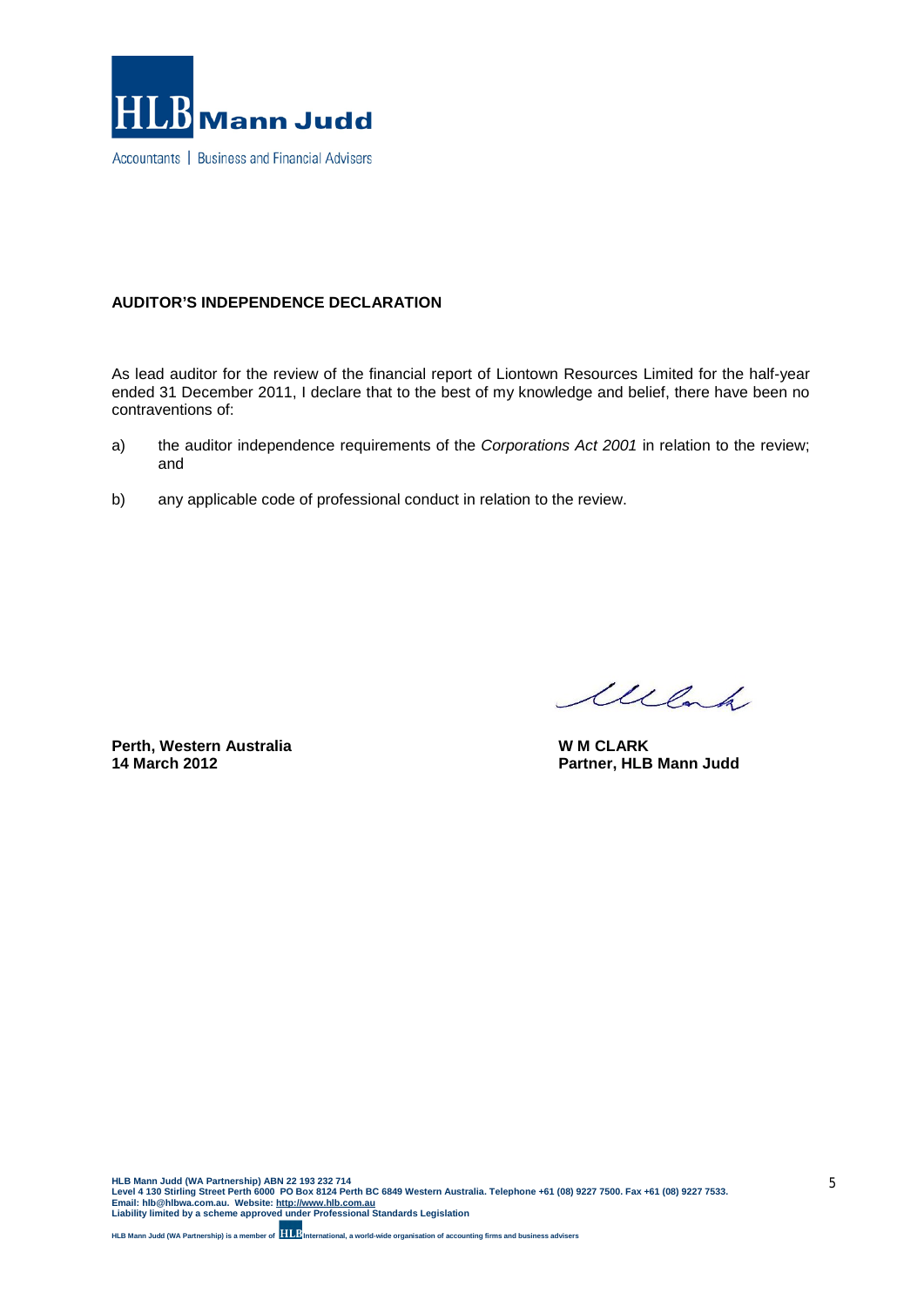# Liontown Resources Limited **Condensed Statement of Comprehensive Income**

**For the half year ended 31 December 2011** 

|                                                                            | <b>Note</b>    | Consolidated<br>31 December<br>2011<br>\$ | Company<br>31 December<br>2010<br>\$ |
|----------------------------------------------------------------------------|----------------|-------------------------------------------|--------------------------------------|
| <b>Continuing Operations</b>                                               |                |                                           |                                      |
| Other income                                                               | 3a             | 25,238                                    | 64,818                               |
| Exploration costs not capitalised                                          |                | (230, 668)                                | (211, 334)                           |
| Corporate administrative expenses                                          | 3 <sub>b</sub> | (401, 341)                                | (540, 951)                           |
| Profit/(loss) before tax                                                   |                | (606, 771)                                | (687, 467)                           |
| Income tax expense                                                         |                |                                           |                                      |
| Loss for the period attributable to owners of the<br>parent                |                | (606, 771)                                | (687, 467)                           |
| Other comprehensive income                                                 |                |                                           |                                      |
| Exchange differences on translation of foreign<br>operations               |                | 614                                       |                                      |
| Total comprehensive income/(loss) after tax                                |                | (606, 157)                                | (687, 467)                           |
| Basic earnings/(loss) per share attributable to ordinary<br>equity holders |                | (0.003)                                   | (0.003)                              |

.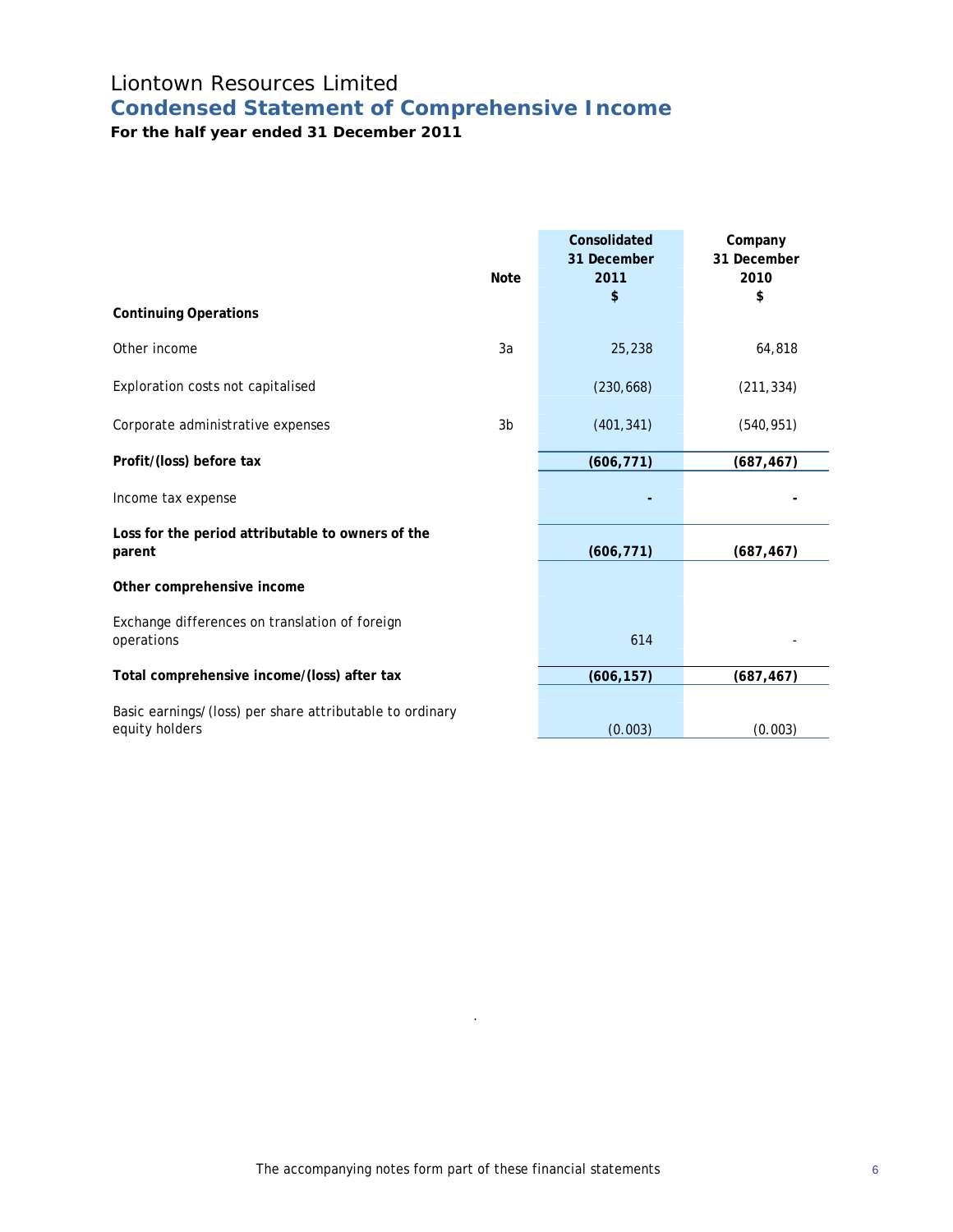# Liontown Resources Limited **Condensed Statement of Financial Position**

# **As at 31 December 2011**

|                                                       | <b>Note</b> | Consolidated   | Company      |
|-------------------------------------------------------|-------------|----------------|--------------|
|                                                       |             | 31 December    | 30 June      |
|                                                       |             | 2011           | 2011         |
|                                                       |             | \$             | \$           |
| <b>Current assets</b>                                 |             |                |              |
| Cash and cash equivalents                             |             | 1,268,239      | 1,503,416    |
| Trade and other receivables                           |             | 144,536        | 54,684       |
| <b>Total current assets</b>                           |             | 1,412,775      | 1,558,100    |
| Non-current assets                                    |             |                |              |
| <b>Financial assets</b>                               |             | 53,558         | 52,402       |
| Property, plant and equipment                         |             | 92,274         | 103,056      |
| Exploration and evaluation expenditure                | 4           | 2,756,386      | 1,684,900    |
| Total non-current assets                              |             | 2,902,218      | 1,840,358    |
|                                                       |             |                |              |
| <b>Total assets</b>                                   |             | 4,314,993      | 3,398,458    |
|                                                       |             |                |              |
| <b>Current liabilities</b>                            |             |                |              |
| Trade and other payables                              |             | 153,448        | 124,182      |
| Employee benefits<br><b>Total current liabilities</b> |             | 28,982         | 16,190       |
|                                                       |             | 182,430        | 140,372      |
| <b>Total liabilities</b>                              |             | 182,430        | 140,372      |
|                                                       |             |                |              |
| Net assets                                            |             | 4,132,563      | 3,258,086    |
|                                                       |             |                |              |
| Equity                                                |             |                |              |
| Issued capital                                        | 5           | 21,813,034     | 20,343,846   |
| Reserves                                              |             | 1,623,641      | 1,611,581    |
| <b>Accumulated losses</b>                             |             | (19, 304, 112) | (18,697,341) |
| <b>Total equity</b>                                   |             | 4,132,563      | 3,258,086    |
|                                                       |             |                |              |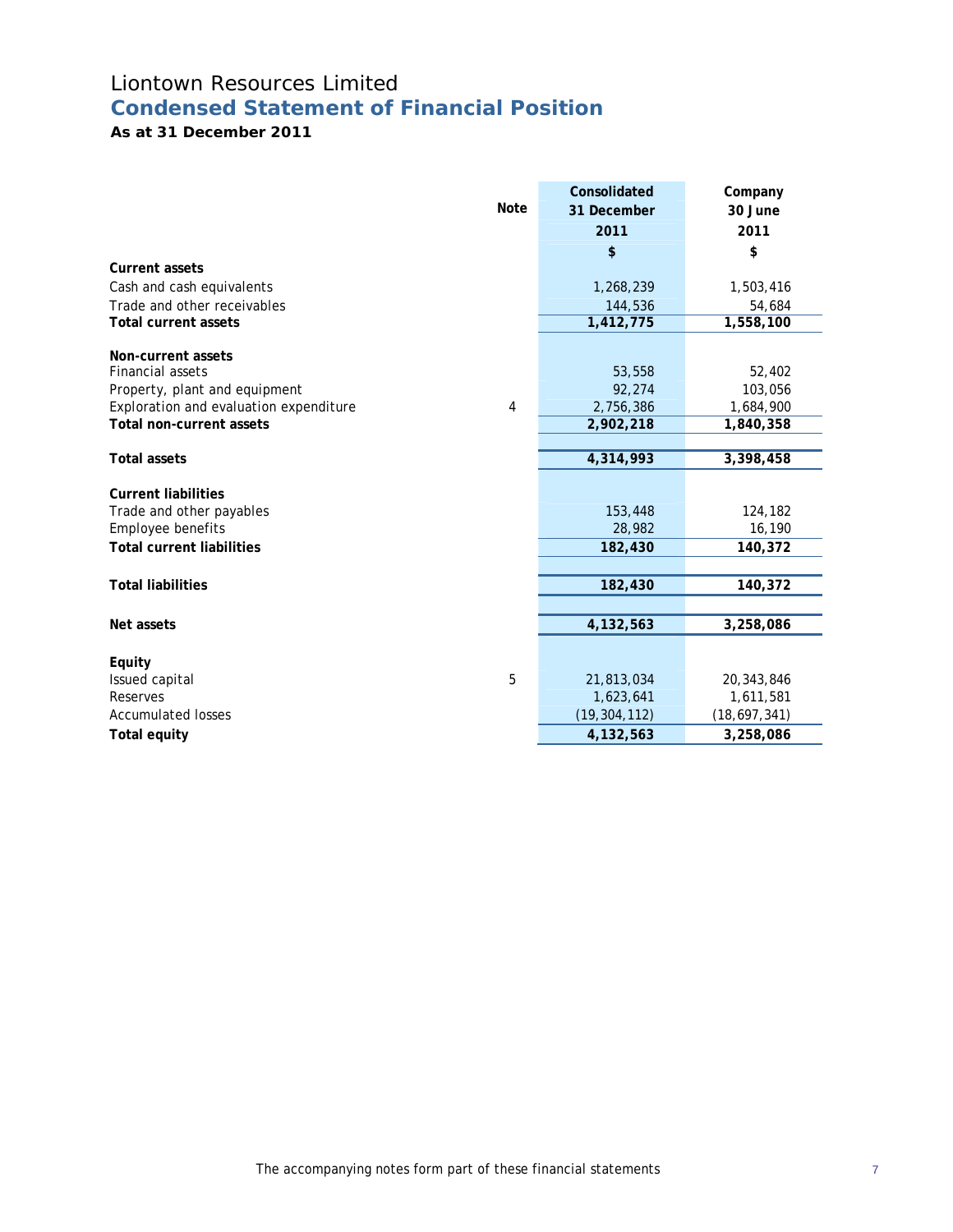# Liontown Resources Limited **Condensed Statement of Changes in Equity**

**For the half year ended 31 December 2011** 

|                                                              |                      |                             | Consolidated                             |                                                     |                           |
|--------------------------------------------------------------|----------------------|-----------------------------|------------------------------------------|-----------------------------------------------------|---------------------------|
|                                                              | Issued capital<br>\$ | Accumulated<br>losses<br>\$ | Share based<br>payments<br>reserve<br>\$ | Foreign<br>currency<br>translation<br>reserve<br>\$ | <b>Total equity</b><br>\$ |
| Balance at 30 June 2011                                      | 20,343,846           | (18,697,341)                | 1,611,581                                | ÷                                                   | 3,258,086                 |
| Loss for the period                                          |                      | (606, 771)                  |                                          |                                                     | (606, 771)                |
| Exchange differences on translation<br>of foreign operations |                      |                             |                                          | 614                                                 | 614                       |
| Total comprehensive loss for the<br>period                   |                      | (606, 771)                  |                                          | 614                                                 | (606, 157)                |
| Share issue - rights issue (net after<br>costs)              | 1,469,188            |                             |                                          |                                                     | 1,469,188                 |
| Share based payments                                         |                      |                             | 11,446                                   |                                                     | 11,446                    |
| Balance at 31 December 2011                                  | 21,813,034           | (19, 304, 112)              | 1,623,027                                | 614                                                 | 4, 132, 563               |

### **Company**

|                                                            | Issued capital<br>\$ | Accumulated<br>losses<br>\$ | Share based<br>payments<br>reserve<br>\$ | Foreign<br>currency<br>translation<br>reserve<br>\$ | Total equity<br>\$ |
|------------------------------------------------------------|----------------------|-----------------------------|------------------------------------------|-----------------------------------------------------|--------------------|
| Balance at 30 June 2010                                    | 20,280,242           | (17, 507, 395)              | 1,375,985                                |                                                     | 4,148,832          |
| Loss for the period                                        |                      | (687, 467)                  |                                          | ٠                                                   | (687, 467)         |
| Total comprehensive loss for the<br>period                 |                      | (687, 467)                  |                                          |                                                     | (687, 467)         |
| Issue of shares on acquisition of<br>exploration tenements | 63,604               |                             |                                          |                                                     | 63,604             |
| Share based payments                                       |                      | $\blacksquare$              | 100,888                                  |                                                     | 100,888            |
| Balance at 31 December 2010                                | 20,343,846           | (18, 194, 862)              | 1,476,873                                |                                                     | 3,625,857          |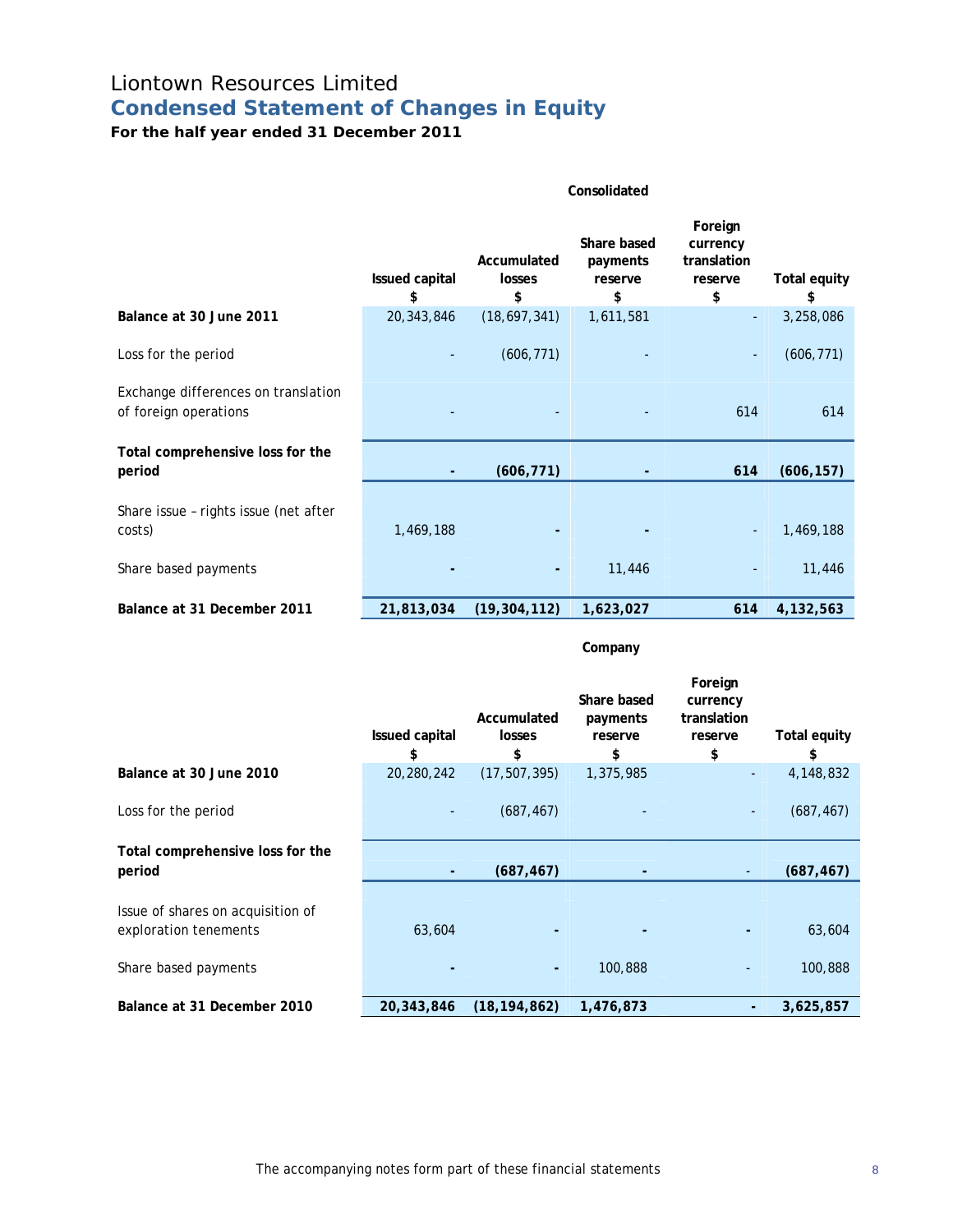# Liontown Resources Limited **Condensed Statement of Cash Flows**

# **For the half year ended 31 December 2011**

|                                                          | Consolidated  | Company     |
|----------------------------------------------------------|---------------|-------------|
|                                                          | 31 December   | 31 December |
|                                                          | 2011          | 2010        |
|                                                          | \$            | S           |
| Cash flows from operating activities                     |               |             |
| Cash paid to suppliers and employees                     | (458, 104)    | (463, 042)  |
| Interest received                                        | 26,175        | 42,335      |
| Other                                                    | 2,601         | (24, 912)   |
| Net cash used in operating activities                    | (429, 328)    | (445, 619)  |
|                                                          |               |             |
| Cash flows from investing activities                     |               |             |
| Payments for mining exploration and evaluation           | (1, 274, 935) | (490, 802)  |
| Acquisition of property, plant and equipment             |               | (2, 857)    |
| Net cash used in investing activities                    | (1, 274, 935) | (493, 659)  |
|                                                          |               |             |
| Cash flows from financing activities                     |               |             |
| Proceeds from issue of shares                            | 1,583,058     |             |
| Payments for share issue costs                           | (113, 870)    |             |
| Net cash from financing activities                       | 1,469,188     |             |
|                                                          |               |             |
| Net increase/(decrease) in cash and cash equivalents     | (235, 075)    | (939, 278)  |
| Cash and cash equivalents at the beginning of the period | 1,503,416     | 3,118,759   |
| Effects of exchange rate fluctuations on cash held       | (102)         | (280)       |
| Cash and cash equivalents at 31 December                 | 1,268,239     | 2,179,201   |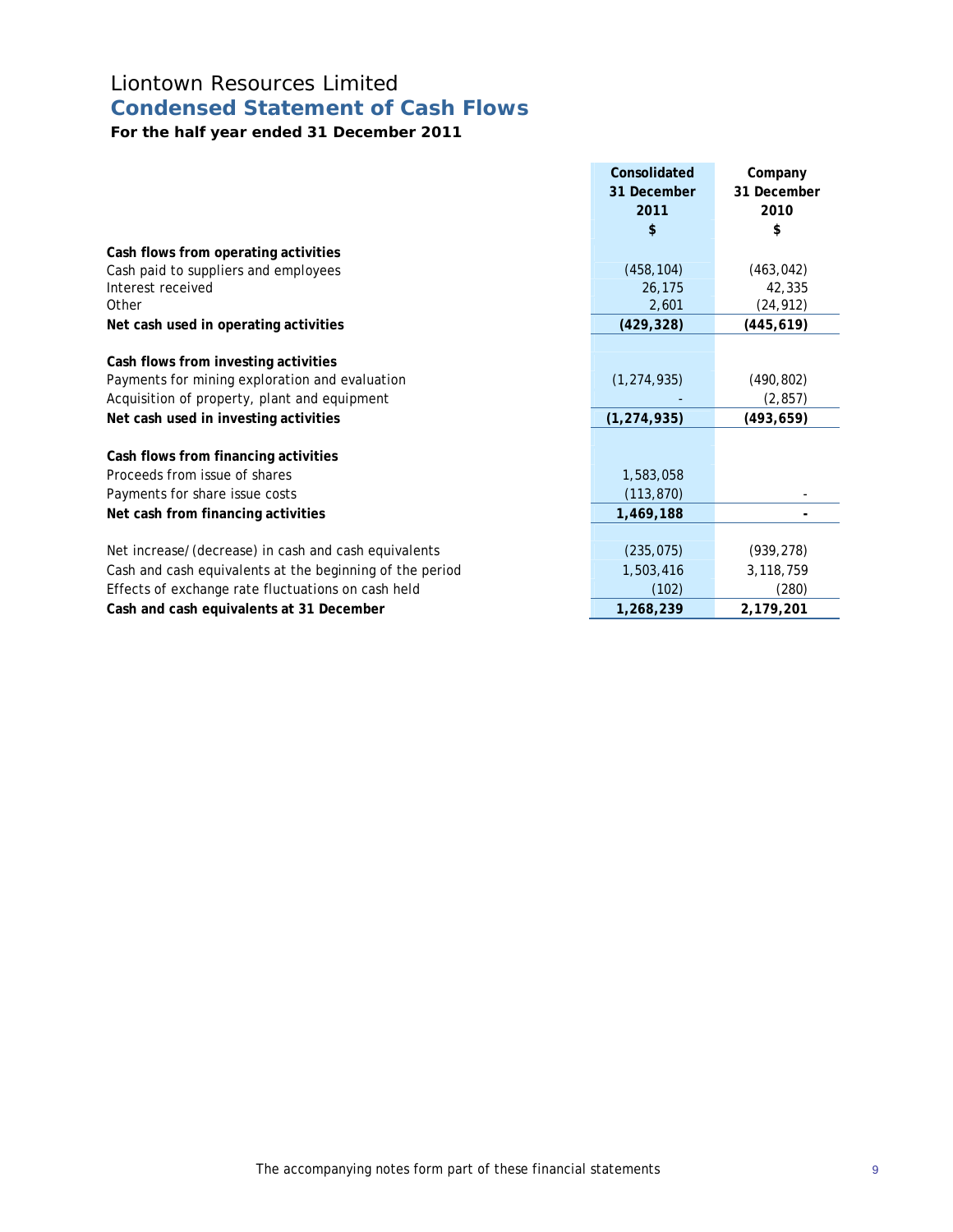### **For the half year ended 31 December 2011**

#### **1. Significant accounting policies**

#### **(a) Statement of compliance**

The interim consolidated financial statements are a general purpose financial report prepared in accordance with the requirements of the Corporations Act 2001, applicable accounting standards including AASB 134 'Interim Financial Reporting', Accounting Interpretations and other authoritative pronouncements of the Australian Accounting Standards Board ('AASB'). Compliance with AASB 134 ensures compliance with IAS 34 'Interim Financial Reporting'.

This condensed half-year report does not include full disclosures of the type normally included in an annual financial report. Therefore, it cannot be expected to provide as full an understanding of the financial performance, financial position and cash flows of the Group as in the full financial report.

It is recommended that this financial report be read in conjunction with the annual financial report for the year ended 30 June 2011 and any public announcements made by Liontown Resources Limited during the half-year in accordance with continuous disclosure requirements arising under the Corporations Act 2001 and the ASX Listing Rules.

The accounting policies adopted are consistent with those of the previous financial year and corresponding interim reporting period, except as set out below.

#### **(b) Basis of preparation**

The interim report has been prepared on a historical cost basis. Cost is based on the fair value of the consideration given in exchange for assets. The Group is domiciled in Australia and all amounts are presented in Australian dollars, unless otherwise noted.

#### **(c) Significant accounting judgments and key estimates**

The preparation of interim financial reports requires management to make judgments, estimates and assumptions that affect the application of accounting policies and the reported amounts of assets, liabilities, income and expense. Actual results may differ from these estimates.

In preparing this interim report, the significant judgments made by management in applying the Group's accounting policies and the key sources of estimation uncertainty were the same as those that applied to the financial report for the year ended 30 June 2011.

#### **(d) Adoption of new and revised Accounting Standards**

In the half-year ended 31 December 2011, the Group has reviewed all new and revised Standards and Interpretations issued by the AASB that are relevant to its operations and effective for annual reporting periods beginning on or after 1 July 2011. It has been determined by the Group that there is no impact, material or otherwise, of the new and revised Standards and Interpretations on its business and, therefore, no change is necessary to the Group's accounting policies.

The Group has also reviewed all new Standards and Interpretations that have been issued but are not yet effective for the half year ended 31 December 2011. As a result of this review the Directors have determined that there is no impact, material or otherwise, of the new and revised Standards and Interpretations on its business and, therefore, no change is necessary to the Group's accounting policies.

#### **(e) Basis of consolidation**

The consolidated financial statements comprise the financial statements of Liontown Resources Limited ("Company" or "Parent") and its subsidiaries (the "Group").

Subsidiaries are all those entities over which the Company has the power to govern the financial and operating policies so as to obtain benefits from their activities. The existence and effect of potential voting rights that are currently exercisable or convertible are considered when assessing whether a group controls another entity.

The financial statements of the subsidiaries are prepared for the same reporting period as the parent company, using consistent accounting policies.

In preparing the consolidated financial statements, all intercompany balances and transactions, income and expenses and profit and losses resulting from intra-group transactions have been eliminated in full.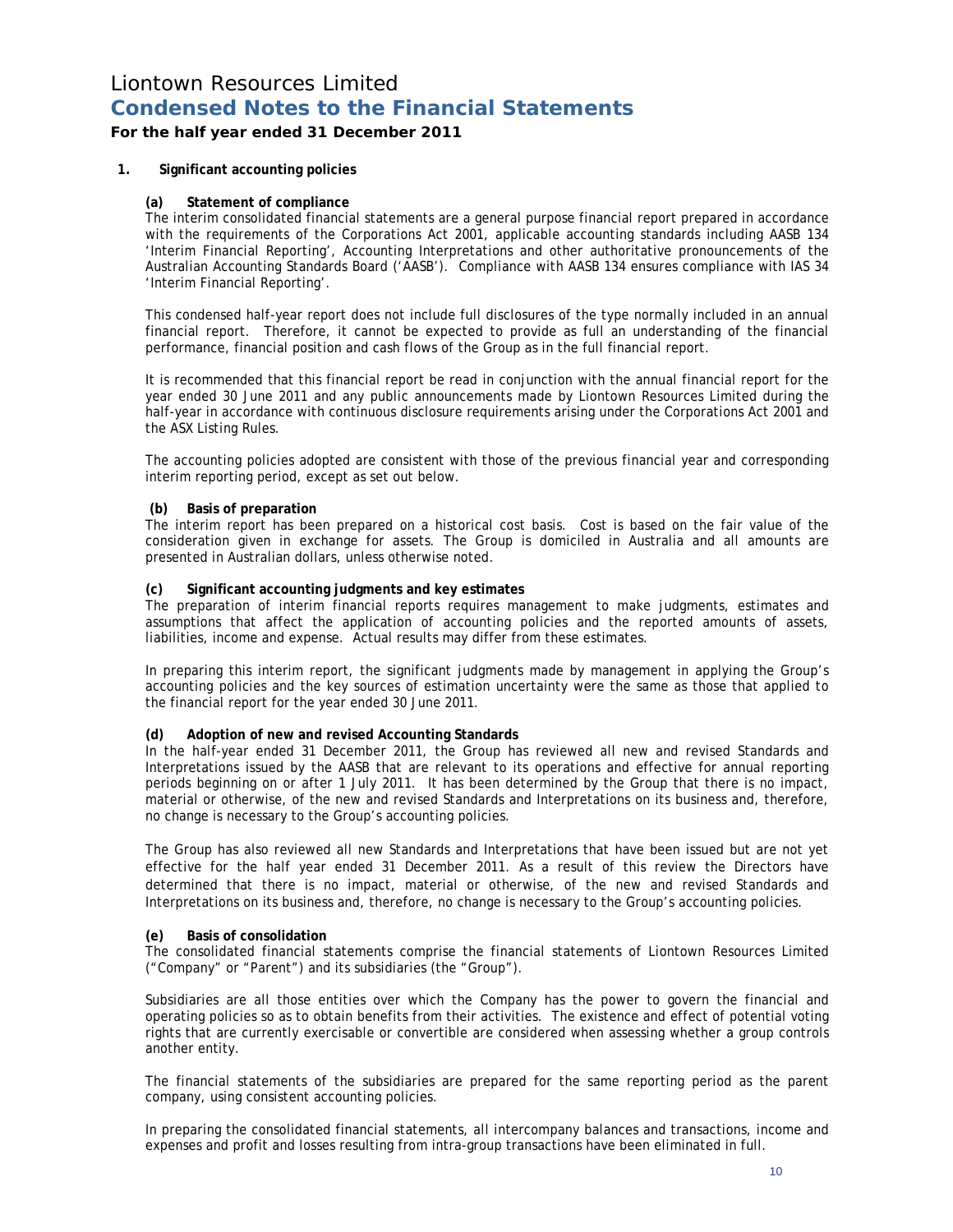### **For the half year ended 31 December 2011**

Subsidiaries are fully consolidated from the date on which control is transferred to the Company and cease to be consolidated from the date on which control is transferred out of the Group. Control exists when where the Company has the power to govern the financial and operating policies of an entity so as to obtain benefits from its activities. The existence and effect of potential voting rights that are currently exercisable or convertible are considered when assessing when the Company controls another entity.

Investments in subsidiaries held by Liontown Resources Limited are accounted for at cost in the accounts of the parent entity less any impairment charges.

The acquisition of subsidiaries is accounted for using the acquisition method of accounting. The acquisition method of accounting involves recognising at acquisition date, separately from goodwill, the identifiable assets acquired and the liabilities assumed are measured at their acquisition date fair values.

The difference between the above items and the fair value of consideration (including the fair value of any pre-existing investment in the acquiree) is goodwill or a discount on acquisition.

A change in ownership interest of a subsidiary that does not result in a loss of control is accounted for as an equity transaction.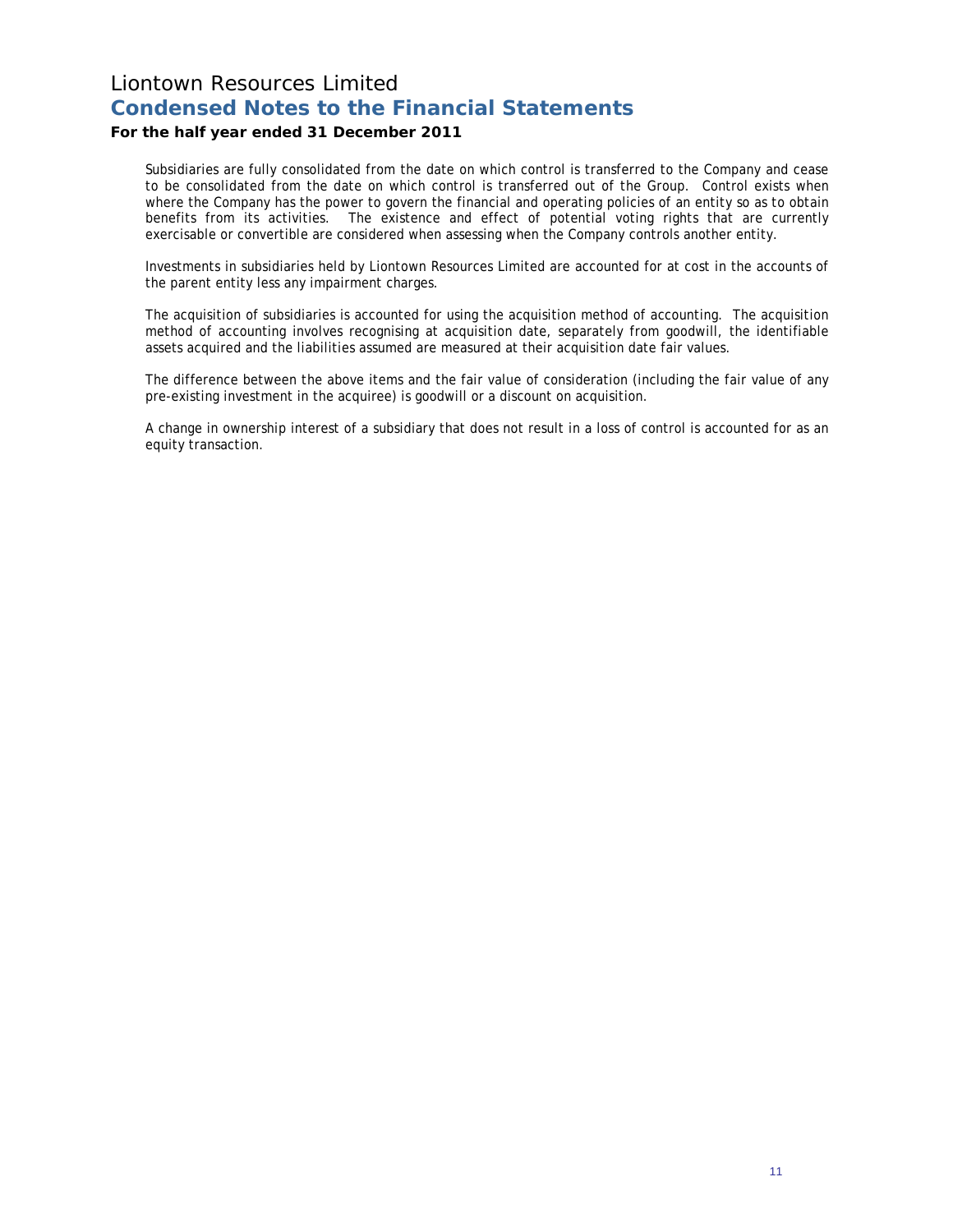# Liontown Resources Limited **Condensed Notes to the Financial Statements For the half year ended 31 December 2011**

### **2. Segment reporting**

### **Geographical segments**

The Group has identified its operating segments based on internal reports that are reviewed and used by the Board of Directors in assessing performance and in determining the allocation of resources.

The operating segments are identified by management based on the allocation of costs; whether they are corporate related costs or exploration costs. Results of both segments are reported to the Board of Directors on at least a monthly basis.

|                                       | <b>Exploration and Evaluation</b> |                                   | Corporate           |                     | Total               |                     |
|---------------------------------------|-----------------------------------|-----------------------------------|---------------------|---------------------|---------------------|---------------------|
|                                       | 31 December<br>2011               | 31 December<br>2010               | 31 December<br>2011 | 31 December<br>2010 | 31 December<br>2011 | 31 December<br>2010 |
|                                       | \$                                |                                   | \$                  |                     | \$                  | \$                  |
| Exploration costs not capitalised     | (230, 668)                        | (211, 334)                        |                     |                     | (230, 668)          | (211, 334)          |
| Other Income                          |                                   |                                   | 1,591               |                     | 1,591               |                     |
| Corporate and administrative expenses |                                   |                                   | (401, 341)          | (540, 951)          | (401, 341)          | (540, 951)          |
| Segment net gain/ loss after tax      | (230, 668)                        | (211, 334)                        | (399, 750)          | (540, 951)          | (630, 418)          | (752, 285)          |
| Unallocated income/(expenses)         |                                   |                                   |                     |                     |                     |                     |
| Net financing income                  |                                   |                                   |                     |                     | 23,647              | 64,818              |
| Loss before income tax                |                                   |                                   |                     |                     | (606, 771)          | (687, 467)          |
|                                       |                                   |                                   |                     |                     |                     |                     |
|                                       |                                   | <b>Exploration and Evaluation</b> | Corporate           |                     | Total               |                     |
|                                       | 31 December                       | 30 June                           | 31 December         | 30 June             | 31 December         |                     |
|                                       | 2011                              | 2011                              | 2011                | 2011                | 2011                | 30 June 2011        |
|                                       |                                   |                                   |                     | S                   | S                   | \$                  |
| Segment assets:                       |                                   |                                   |                     |                     |                     |                     |
| Exploration and evaluation assets     | 2,756,386                         | 1,684,900                         |                     |                     | 2,756,386           | 1,684,900           |
| Other                                 | 67,889                            | 67,196                            | 168,535             | 86,706              | 236,424             | 153,902             |
|                                       | 2,824,275                         | 1,752,096                         | 168,535             | 86,706              | 2,992,810           | 1,838,802           |
| <b>Unallocated assets</b>             |                                   |                                   |                     |                     | 1,322,183           | 1,559,656           |
| <b>Total assets</b>                   |                                   |                                   |                     |                     | 4,314,993           | 3,398,458           |
| <b>Segment Liabilities</b>            | 104,817                           | 69,077                            | 77,613              | 71,295              | 182,430             | 140,372             |
|                                       |                                   |                                   |                     |                     |                     |                     |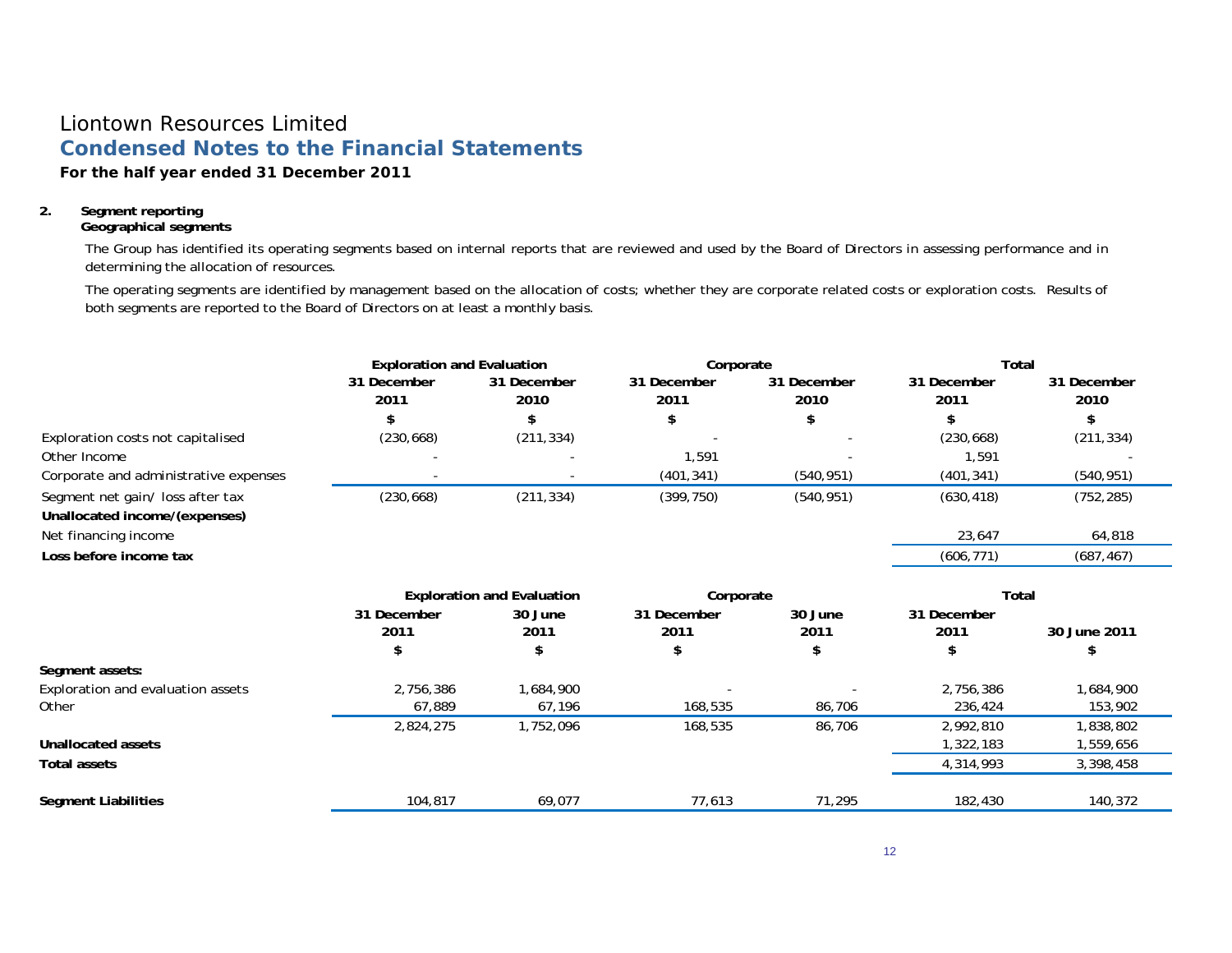# **For the half year ended 31 December 2011**

### **3. Profit/(Loss) before income tax expense**

The following income and expense items are relevant in explaining the financial performance for the halfyear:

|     |                                   | 2011    | 2010    |
|-----|-----------------------------------|---------|---------|
|     |                                   | \$      | \$      |
| (a) | Other Income                      |         |         |
|     | Net finance income                | 23,647  | 64,818  |
|     | Other income                      | 1,591   |         |
|     |                                   | 25,238  | 64,818  |
|     |                                   |         |         |
| (b) | Corporate administrative expenses |         |         |
|     | Depreciation and amortisation     | 10,782  | 16,227  |
|     | Insurance                         | 5,428   | 6,449   |
|     | Legal fees                        | 16,600  | 17,774  |
|     | Head office costs                 | 78,684  | 80,270  |
|     | Personnel expenses                | 227,523 | 337,099 |
|     | Regulatory and compliance         | 38,966  | 47,335  |
|     | Other                             | 23,358  | 35,797  |
|     | Total                             | 401,341 | 540,951 |

### **4. Exploration and evaluation expenditure**

|                                         | 6 months to | Year to    |
|-----------------------------------------|-------------|------------|
|                                         | 31 December | 30 June    |
|                                         | 2011        | 2011       |
|                                         |             | \$         |
| Cost brought forward                    | 1,684,900   | 925,950    |
| Expenditure incurred during the period  | 1,290,949   | 972.594    |
| Exploration expenditure not capitalised | (230, 668)  | (213, 644) |
| Effects of movements in exchange rates  | 11,205      |            |
| Total                                   | 2,756,386   | 1,684,900  |

#### **5. Issued capital**

|                                       | 31 December | 30 June     |
|---------------------------------------|-------------|-------------|
|                                       | 2011        | 2011        |
|                                       | No.         | No.         |
| Issued and fully paid ordinary shares | 263,842,181 | 211,073,581 |
|                                       |             |             |
|                                       |             |             |

|                             | No.         |            |
|-----------------------------|-------------|------------|
| Balance at 30 June 2011     | 211,073,581 | 20,343,846 |
| Share issue - rights issue  | 52,768,600  | 1,583,058  |
| Transaction costs           |             | (113, 870) |
| Balance at 31 December 2011 | 263,842,181 | 21,813,034 |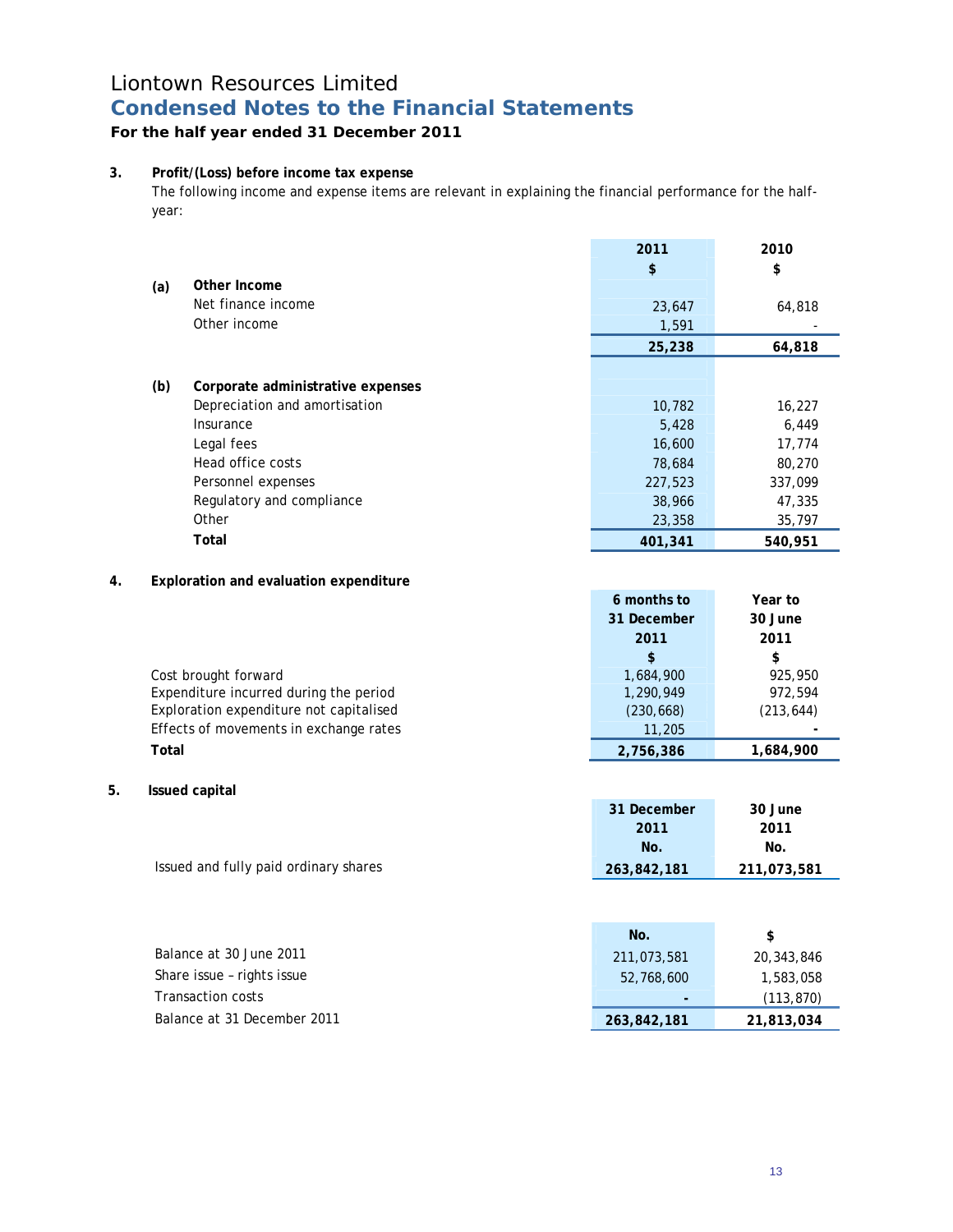### **For the half year ended 31 December 2011**

### **6. Share Options**

|                                                                 | 31 December | 31 December |
|-----------------------------------------------------------------|-------------|-------------|
|                                                                 | 2011        | 2010        |
|                                                                 | No.         | No.         |
| Movements in options over ordinary shares on issue:             |             |             |
| At 1 July                                                       | 11,650,000  | 10,310,000  |
| Options issued during the half year under the Employee and      |             |             |
| Consultant Option plan                                          |             | 4,150,000   |
| Options forfeited under the Employee and Consultant Option Plan | ٠           | (2,810,000) |
| At 31 December                                                  | 11,650,000  | 11,650,000  |

### **7. Related Parties**

Key management personnel including non-executive directors receive compensation in the form of short-term employee benefits, post-employment benefits and share-based payment awards. For the six months ended 31 December 2011, executive personnel received total compensation of \$190,633 (six months ended 31 December 2010: \$196,744) and non-executive directors received total compensation of \$93,049 (six months ended 31 December 2010: \$132,928).

#### **Other related parties transactions**

The Company used the consulting services of Mr Anthony Kiernan during the six months ended 31 December 2011. Amounts were billed based on normal market rates for such services and were due and payable under normal payment terms. Total amount paid during the period was \$26,000 (six months ended 31 December 2010: \$12,600). No amounts were outstanding or payable at the end of the period.

### **8. Events Subsequent to Reporting Date**

 Subsequent to reporting date, the Company has firm commitments to place 30,000,000 shares at \$0.038 per share to raise approximately \$1.14 million before issue costs.

#### **9. Subsidiary formation**

On 27th June 2011 the Company formed the subsidiary Liontown Resources (Tanzania) Limited, a company registered in Tanzania. The subsidiary will manage the Group's Jubilee Reef Joint Venture exploration project in Tanzania. During the half-year the company transferred the carrying value of the Jubilee Reef Joint Venture exploration and evaluation assets to the subsidiary.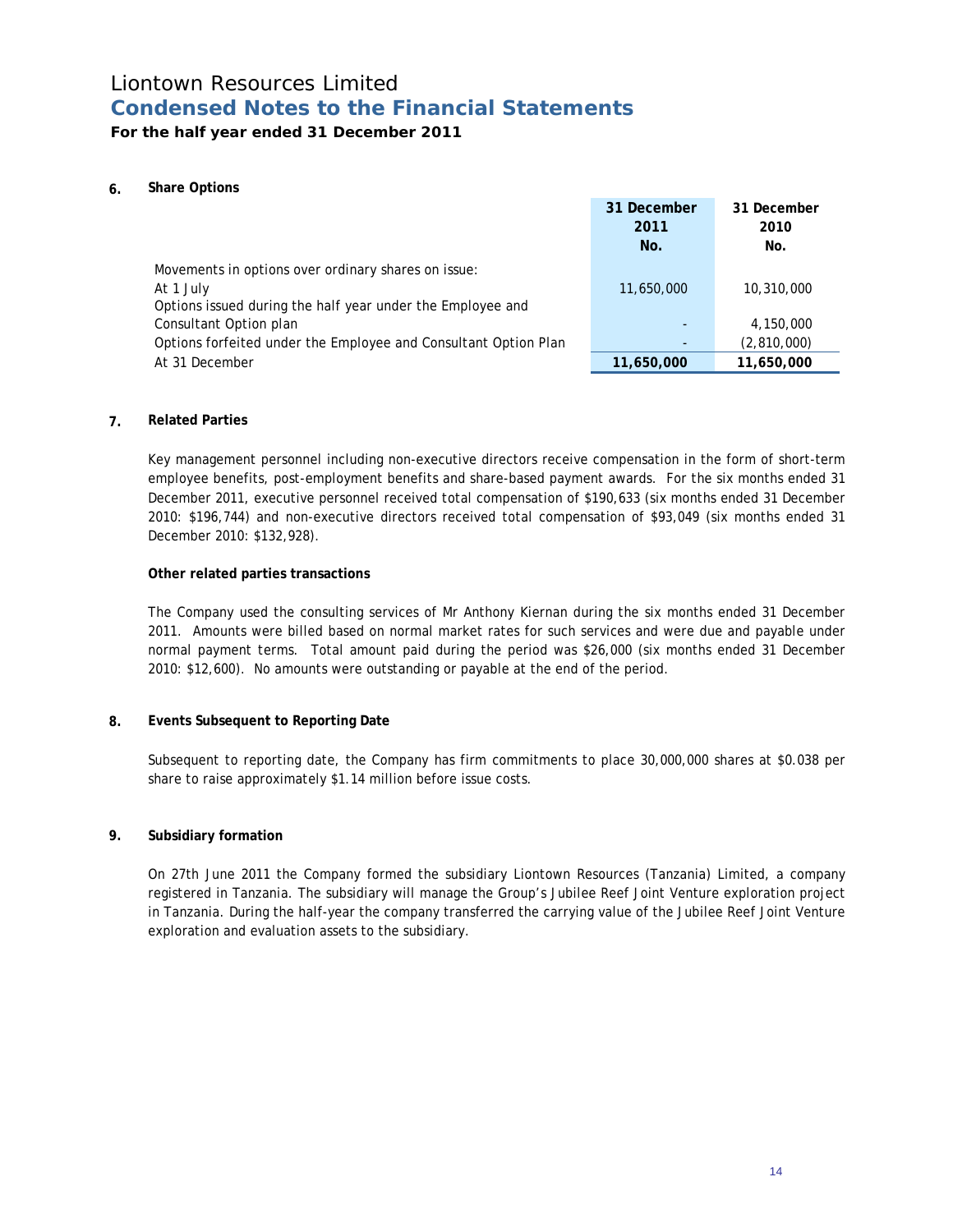In the opinion of the directors of Liontown Resources Limited ('the company'):

- 1. The attached financial statements and notes thereto are in accordance with the Corporations Act 2001 including:
	- a. comply with Accounting Standards, the Corporations Regulations 2001 and other mandatory professional reporting requirements; and
	- b. give a true and fair view of the Group's financial position as at 31 December 2011 and of its performance for the half-year then ended.
- 2. There are reasonable grounds to believe that the company will be able to pay its debts as and when they become due and payable.

This declaration is signed in accordance with a resolution of the Board of Directors made pursuant to s.303(5) of the Corporations Act 2001.

Dated this 14<sup>th</sup> day of March 2012

David Adrady

David Richards Managing Director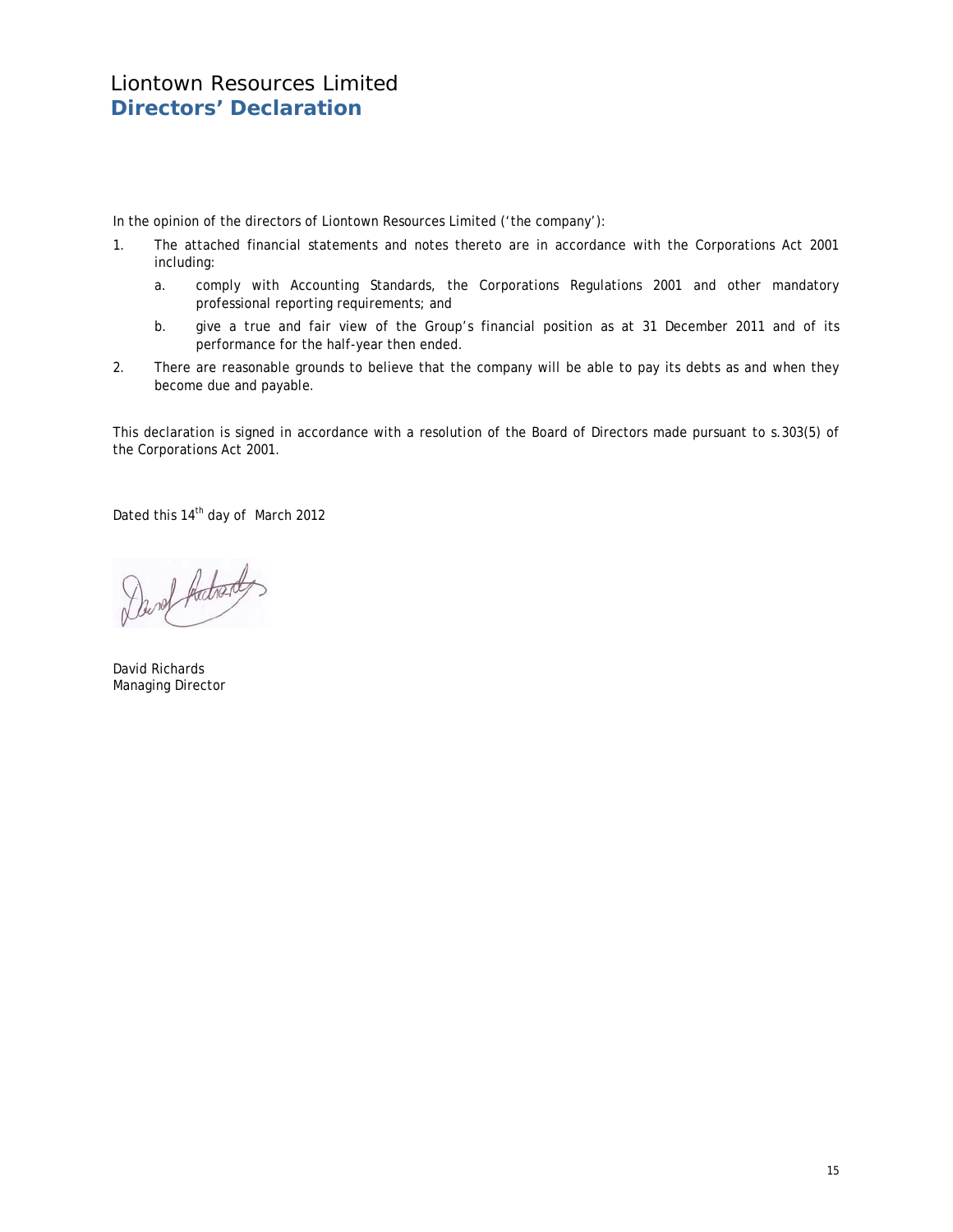

Accountants | Business and Financial Advisers

### **INDEPENDENT AUDITOR'S REVIEW REPORT**

To the members of Liontown Resources Limited

#### **Report on the Condensed Half-Year Financial Report**

We have reviewed the accompanying half-year financial report of Liontown Resources Limited ("the company"), which comprises the condensed statement of financial position as at 31 December 2011, the condensed statement of comprehensive income, condensed statement of changes in equity and condensed statement of cash flows for the half-year ended on that date, notes comprising a summary of significant accounting policies and other explanatory information, and the directors' declaration of the consolidated entity comprising the company and the entities it controlled at the half-year end or from time to time during the half-year.

#### *Directors' responsibility for the half-year financial report*

The directors of the company are responsible for the preparation of the half-year financial report that gives a true and fair view in accordance with Australian Accounting Standards and the *Corporations*  Act 2001 and for such control as the directors determine is necessary to enable the preparation of the half-year financial report that is free from material misstatement, whether due to fraud or error.

#### *Auditor's responsibility*

Our responsibility is to express a conclusion on the half-year financial report based on our review. We conducted our review in accordance with Auditing Standard on Review Engagements ASRE 2410 *Review of a Financial Report Performed by the Independent Auditor of the Entity*, in order to state whether, on the basis of the procedures described, we have become aware of any matter that makes us believe that the financial report is not in accordance with the *Corporations Act 2001*  including: giving a true and fair view of the consolidated entity's financial position as at 31 December 2011 and its performance for the half-year ended on that date; and complying with Accounting Standard AASB 134 *Interim Financial Reporting* and the *Corporations Regulations 2001*. As the auditor of the company, ASRE 2410 requires that we comply with the ethical requirements relevant to the audit of the annual financial report.

A review of a half-year financial report consists of making enquiries, primarily of persons responsible for financial and accounting matters, and applying analytical and other review procedures. A review is substantially less in scope than an audit conducted in accordance with Australian Auditing Standards and consequently does not enable us to obtain assurance that we would become aware of all significant matters that might be identified in an audit. Accordingly, we do not express an audit opinion.

#### *Independence*

In conducting our review, we have complied with the independence requirements of the *Corporations Act 2001*.